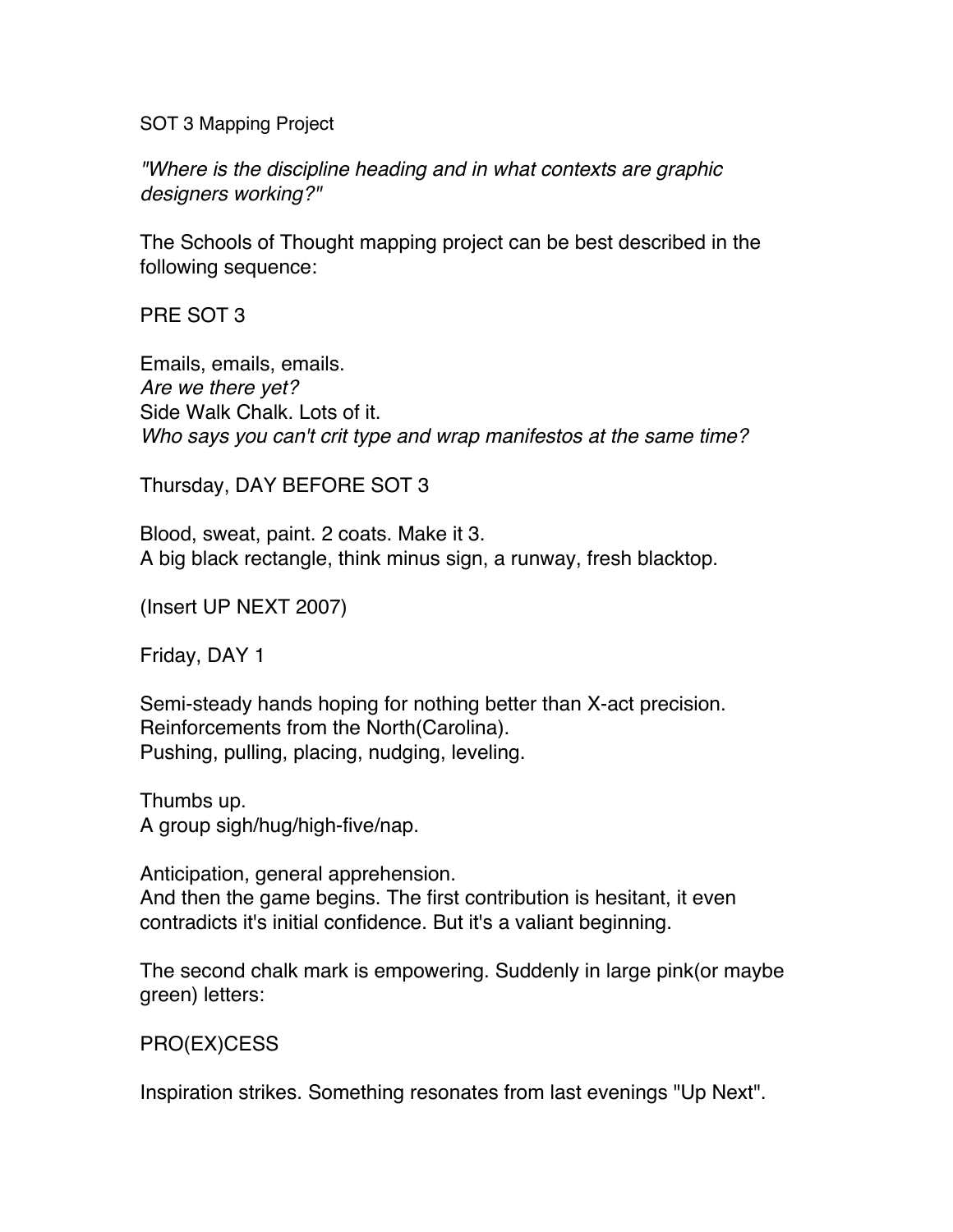Those "unintended consequences". The map seems a perfect forum to leave a few of these traces.

And then (virtual) silence.

(Insert Peter Turchi keynote, dinner.)

DAY<sub>2</sub>

Silas gives his introduction (amidst technology setbacks). The crowd goes wild.

Apparently there was a map discussion last evening. The initial layout may have been too graphic for these graphic designers.

I have to see this for myself.

The magnets, the printouts, the signifiers, the categories, the titles, the kittens have all been pushed to the outer edges of the design sphere, the map is a hollow vessel.

A part of me is disappointed, I favor the strategy to build a model and let interaction unfold, be it success or failure. That being said...

Had we considered this a failure, midway through? If so was it the layout of our design that kept hands off? Was the language of the text a barrier? Was the top down approach suffocating the relational aesthetic?

This strategic shift does not initially yield more favorable results.

It takes a semi-ambitious group of CalArts students to finally break the ice. In true CalArts spirit it quickly escalates from spark to flame to fireball. And the void becomes a mass.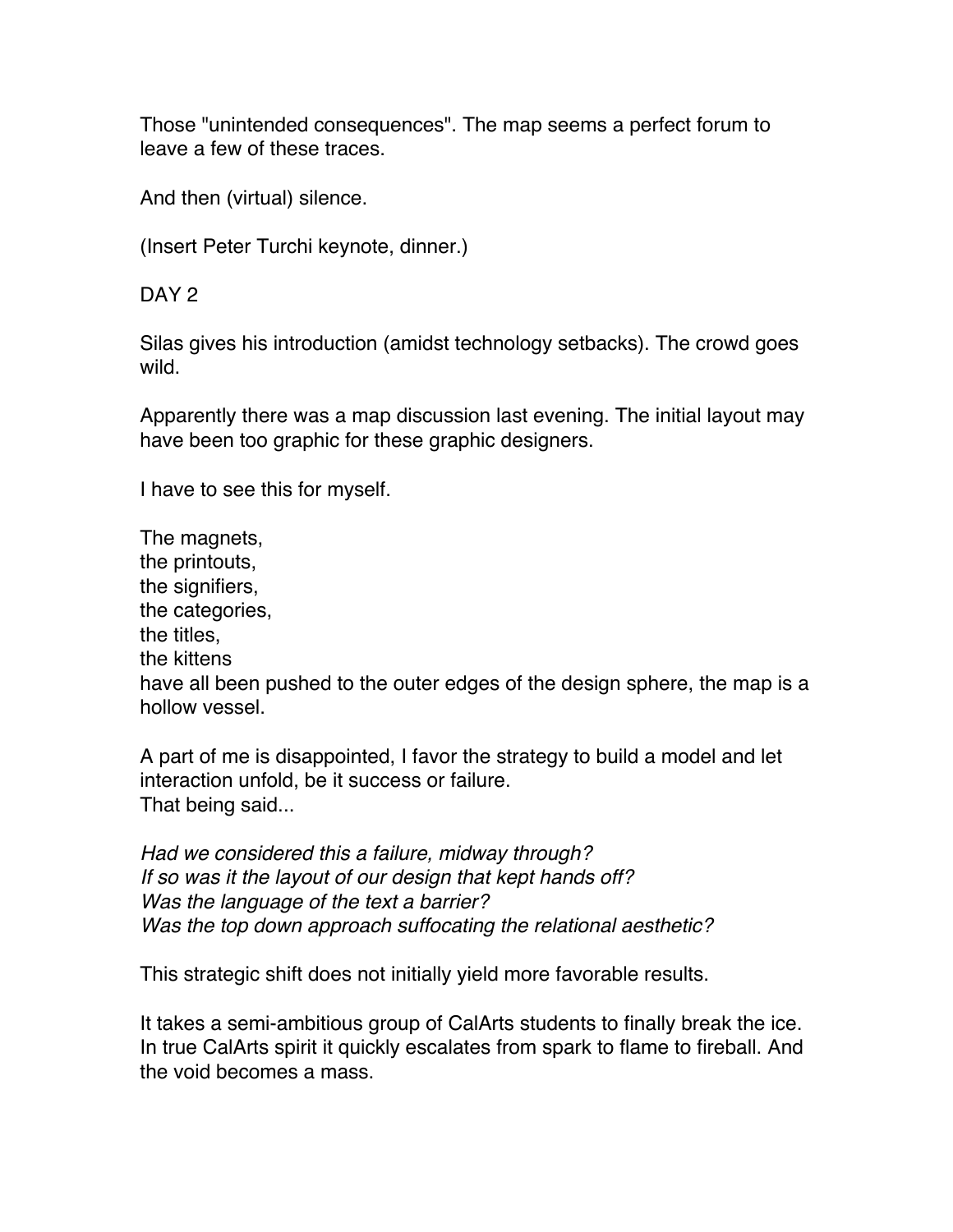Word lists. Slander. Questions of existence. A rainbow. Clusters within clusters. Circle meets square. (Graph)itti. Shout outs.

## And the discipline is heading where?

My thoughts are that perhaps the map experience is the model. Nobody wants to commit one way or the other. Perhaps those who DID NOT contribute favor the promise left by the void. Perhaps those who DID contribute see the map as a place to ask questions rather than create definitions.

Considering the context...a conference about design & design education.

Were the majority of attendees looking for answers?

I would, all the big names were giving their best and brightest assessment of the current condition.

Success?

Depends on the angle...

To me everything is gained.

I am reminded of something taken from Andrew Blauvelt's presentation a few nights prior (Up Next). He was referring to a Koolhaas project and used the words "reprogramming the use of space."

Midway through Day 1 of the conference one of our mentors, Terry Stone mentioned to me that we need not repaint the wall when the conference concluded because another instructor was interested in using the magnetic chalk wall for a project.

This may be the greater success. By altering the facade of the cafeteria wall had we "reprogrammed the space", instigating an internal dialogue at Art Center?

Perhaps this is a model to learn from, an ability to create opportunities from unexpected circumstance, a flexible vantage point from which to approach the everyday, design into life.

And in this provide at least one temporary hub for a discipline in constant